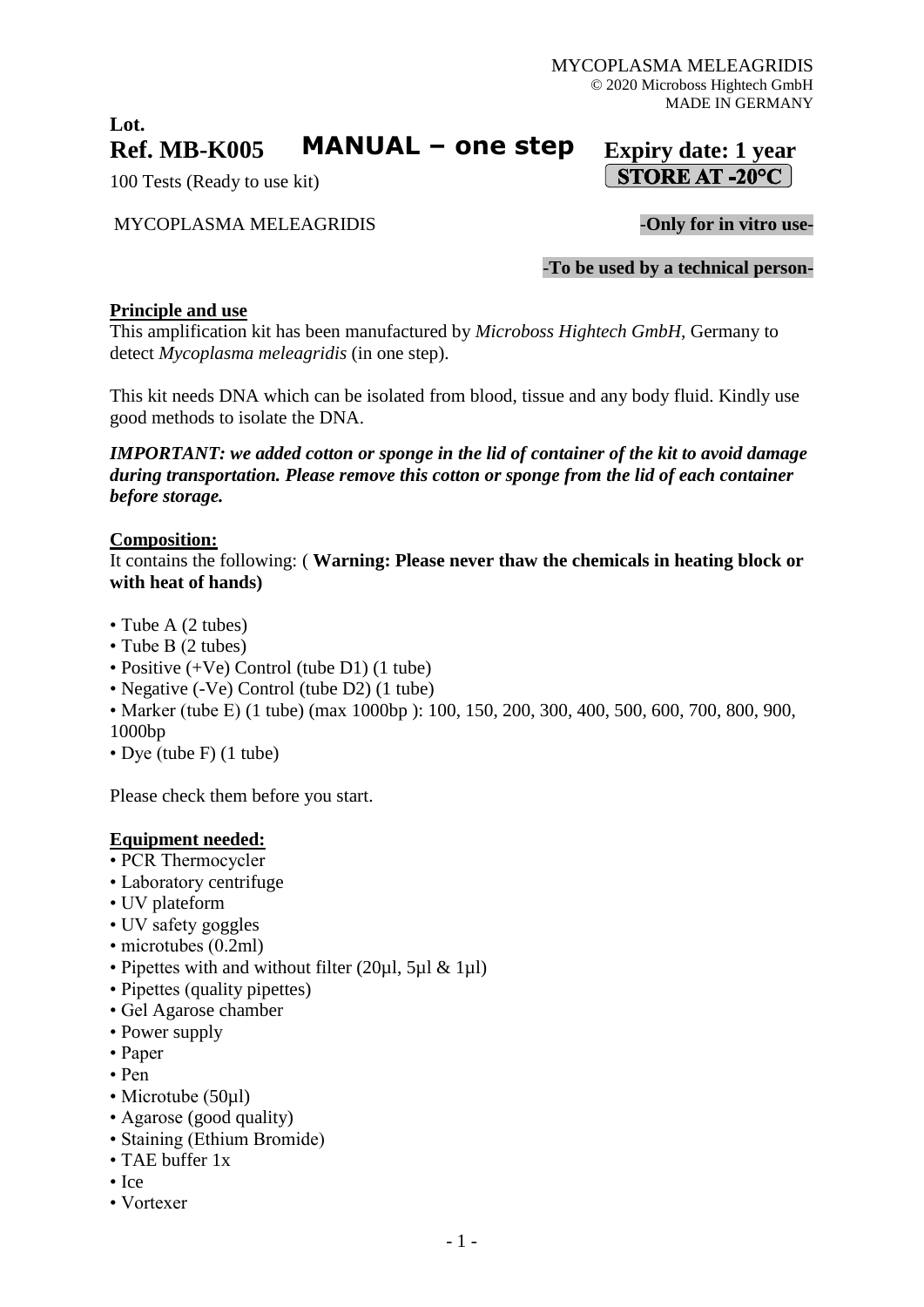## **Procedure:**

After your DNA isolation is completed. (Kindly use good quality isolation method).

## **STEP A**

1. Kindly thaw **one tube** of A, B, D1, D2, E and F. After thaw, kindly put the tubes at 4°C (as it is better). If the kit is not in use, store them at -20°C.

2. Mark your microtubes with a sample number and with +Ve Control and –Ve Control.



5. **TIP: you can calculate the total requirement of chemicals needed . You need 8µl A + 10µl B = 18µl per reaction. You want to run 10 reactions i.e. you need total 180µl, therefore you should mix 80µl of A + 100µl of B = 180µl from which you can take 18µl and add to each tube. This way you can save time and hardware.**

6. Add 2µl of your DNA template (DNA isolated from samples) with pipette tip with filter to each microtube according to your label except +Ve and –Ve (Avoid touching the wall). **Use everytime a new pipette tip** (for each sample)! Mix it thoroughly.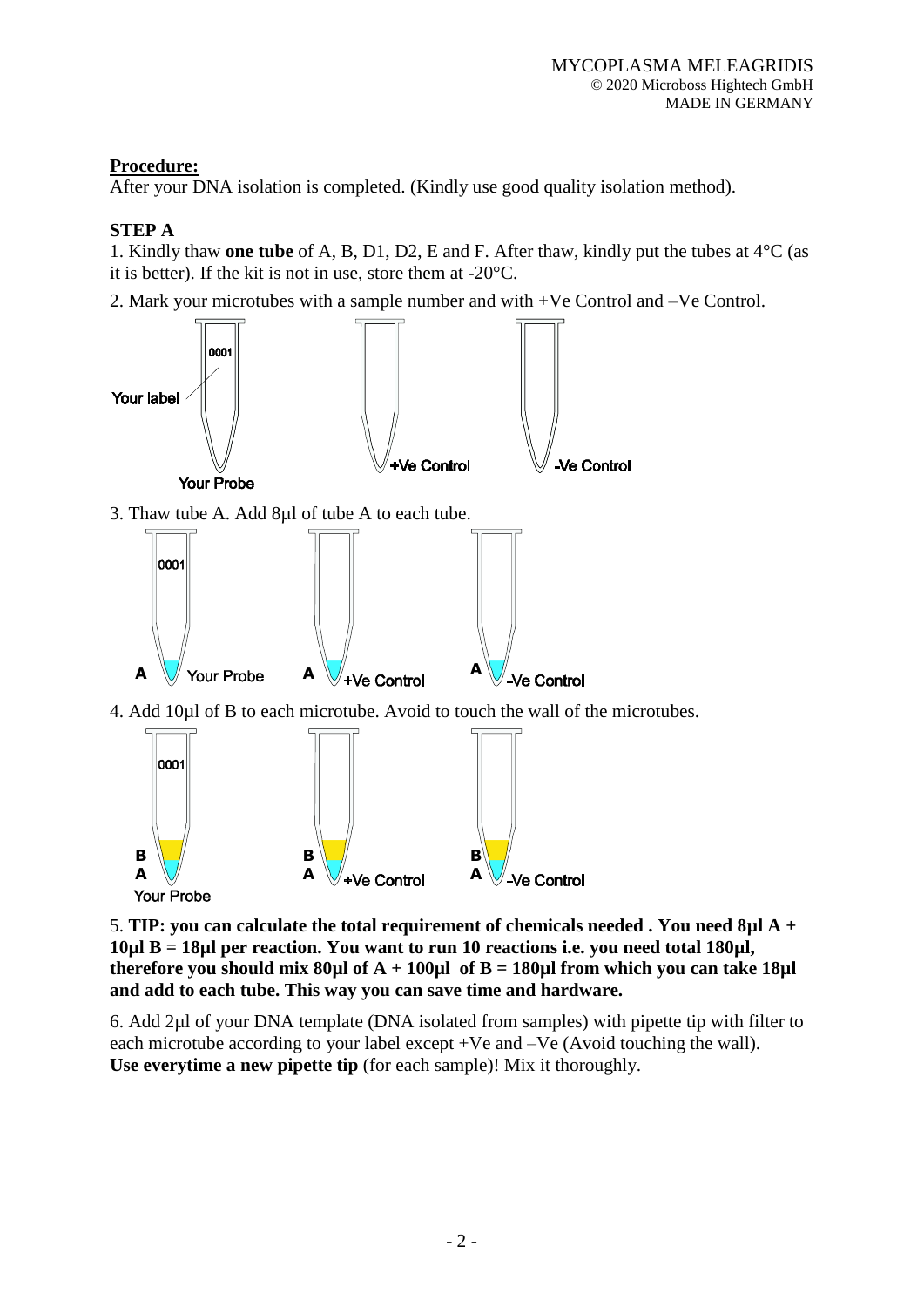

7. Use new pipette tip with filter. Add  $2\mu$ l of +Ve (tube D1) to +Ve Control (avoid to touch the wall). Use a new pipette tip. Mix it.



8. Use a new pipette tip. Add  $2\mu$ l of  $-Ve$  (Tube D2) to  $-Ve$  Control (avoid wall). Mix it.



9. Centrifuge all tubes for 20 sec. for 8000 rpm (this is not necessary but).Run PCR now.

10. Run the program of your thermocycler as followings:

Kindly check whether you have added everything correctly as the level of the volume of each microtube must be almost the same.



Now program your PCR machine as follows.

1. A. 15 seconds at 95°C [35 cycles] B. 15 seconds at 60°C C. 15 seconds at 72°C

Before you start the PCR program, kindly check whether tubes are closed properly. **Microtubes must be in contact with metal block** (very important!). There should be no air or lose contact with metal block of thermocycler. Run your PCR now.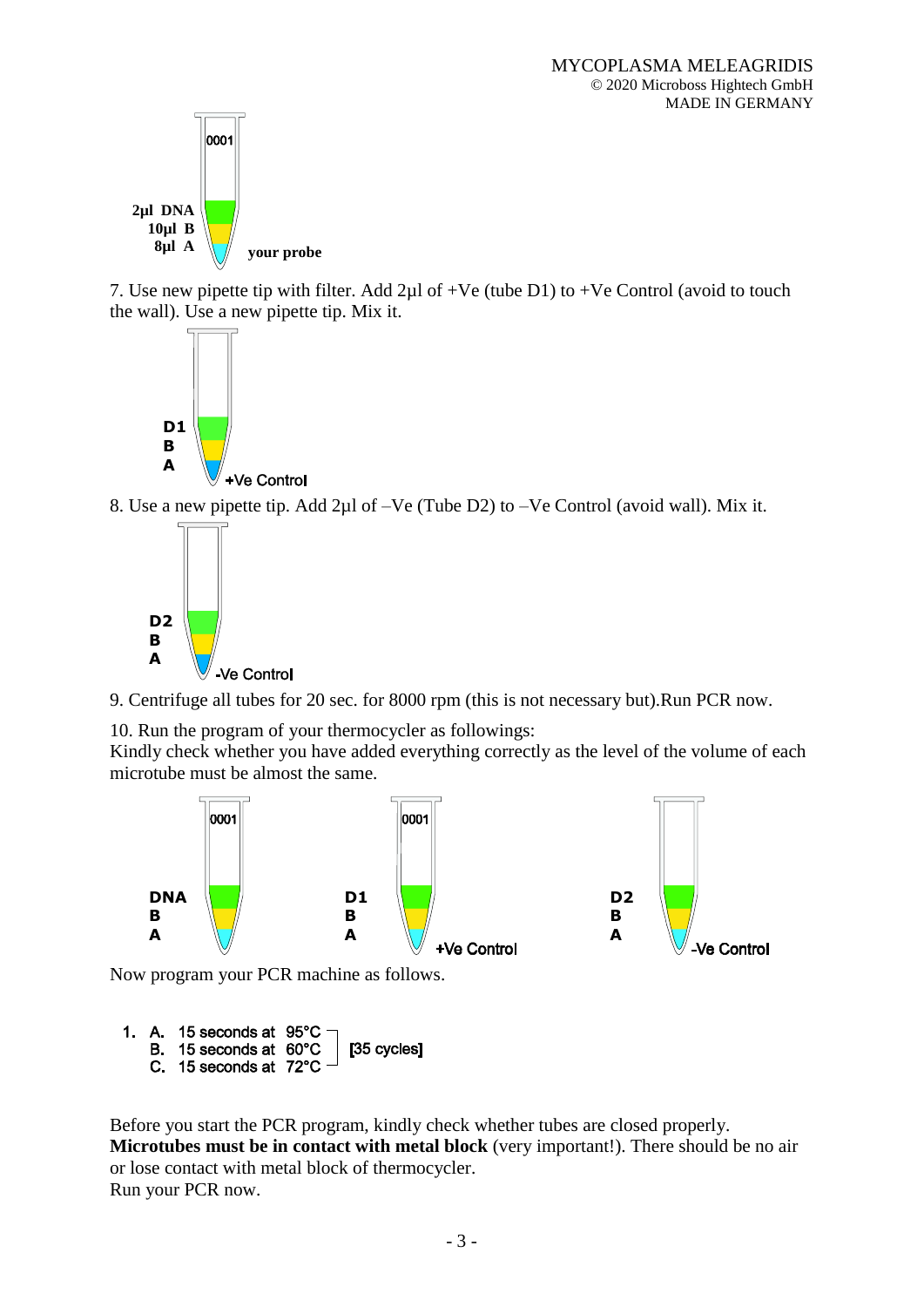10. After step 9 is finished take out the microtubes.

To see Mycoplasma meleagridis, you can go directly to step gel electrophoresis (STEP B).

## **STEP B**

- 1. Prepare the gel Agarose 2.0% in TAE (1x) buffer.
- 2. Let the gel dry and add this TAE (1x) buffer in gel chamber.

3. Take the tube E (marker). Make ready to use for gel electrophoresis.

4. After the PCR step is finished, now you can prepare for gel Agarose electrophoresis. Take 2µl of dye (tube F) and add to each microtube (with the same number as your PCR microtubes including +Ve & -Ve Controls).



5. Add 10µl of marker (tube E: 100bp) to first and last lane of electrophoresis. (Kindly make lane plan on paper according to your probes in order to identify later and see the results).



6. Add 10µl of mix of step 4 to each lane of gel Agarose (between first and last lane). Change the pipette tip for each lane.

- 7. Run the gel for **60 min**. at **120 Volt**.
- 8. Make staining solution ready.
- 9. Put the gel for 10-30 minutes staining solution (0.5µg/ml).

10. View the gel under UV light. UV light is dangerous for your eyes. Use UV goggles.

11. You must find the bands in +Ve Controls and no bands in –Ve controls. (424 bp in +Ve Mycoplasma meleagridis and positive control).